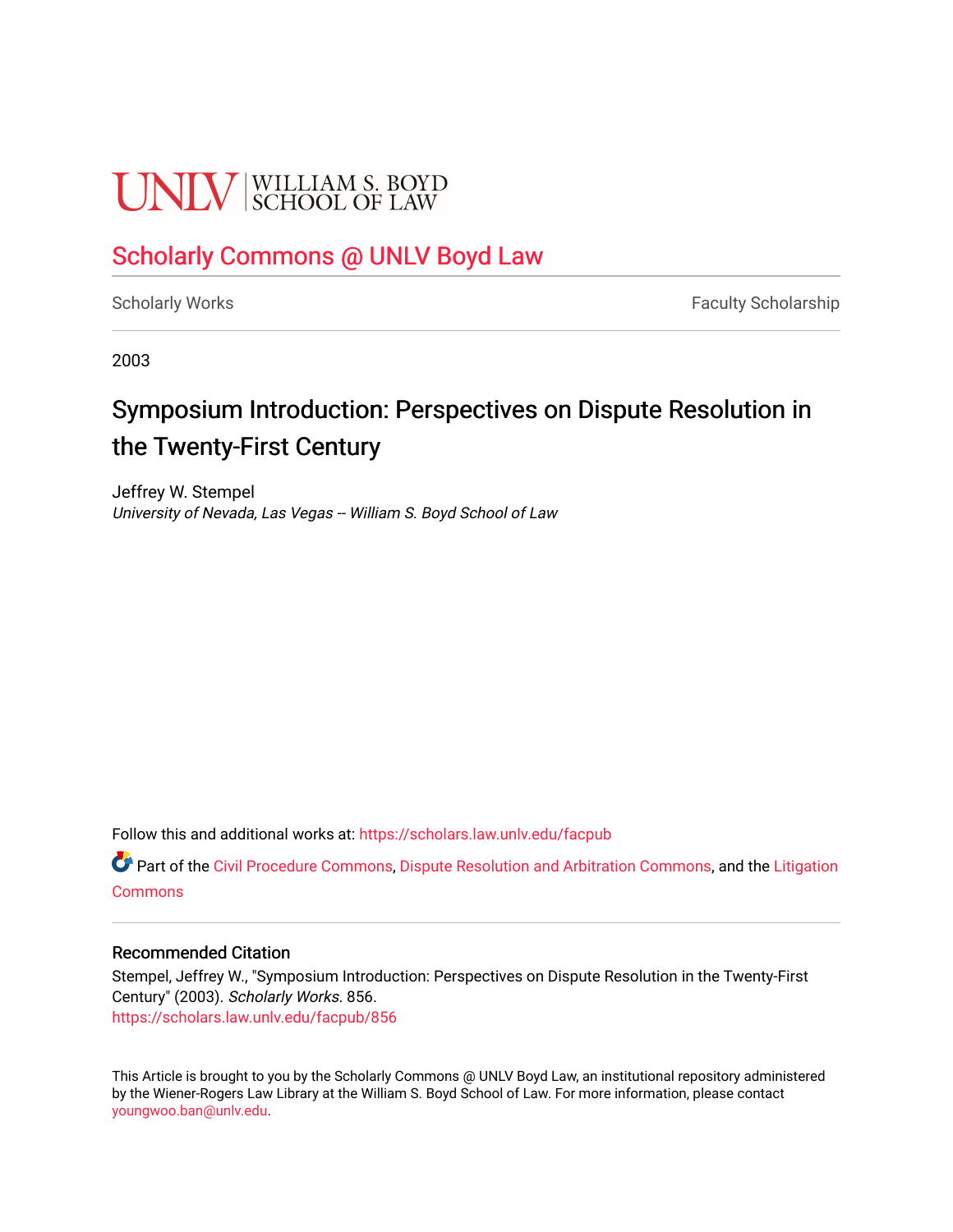## **SYMPOSIUM INTRODUCTION:** PERSPECTIVES ON **DISPUTE RESOLUTION IN** THE TWENTY-FIRST **CENTURY**

#### Jeffrey W. Stempel\*

This issue of the *Nevada Law Journal* grows out of the presentation and scholarship done in connection with the live symposium, "Perspectives on Dispute Resolution in the Twenty-First Century." The live interaction of the speakers and commentators took place on the UNLV campus on January **25,** 2002. In addition to the presentations and commentary contained in this edition of the *Nevada Law Journal,* the Symposium was greatly enriched by the participation and thoughtful commentary of Deborah Hensler<sup>1</sup>, Linda Mullenix<sup>2</sup>, and Lauren Robel.<sup>3</sup>

Like many law journal symposia, this one took a good deal of time to organize, implement, and publish. Searching for an ice-breaking introduction to the program, I seized upon a review of a Richard Posner book (one dare not say the "latest" Posner book for fear of another one being published prior to the reference) by David Brooks, a senior editor at the *Weekly Standard* and contributing editor at *Newsweek.* Brooks had these not altogether inspiring words to describe academic symposia:

Just consider the serial posturings of your average panel discussion - the sycophantic introductions, the flattering references by the panelists to one another's work, the showtime vehemence of the professional radical, the slow-talking gravity of the emeritus thumb-sucker, the pompous pose of cognition that symposiasts adopt as they pretend to listen to the other speakers.<sup>4</sup>

Brooks then continues by criticizing Posner's attempt to explain the decline in public intellectualism according to supply and demand.<sup>5</sup> Although

**<sup>\*</sup>** Professor of Law, William S. Boyd School of Law, University of Nevada Las Vegas. Thanks to the Symposium participants and especially symposium co-organizer Carl Tobias, Dean Richard Morgan, and staff assistants Terri Eckersall and Diane Fouret, as well as to the *Nevada Law Journal.* Thanks also to Mike and Sonja Saltman for continued support of the study and teaching of conflict resolution and to Ann McGinley for ideas and support. **<sup>1</sup>**John W. Ford Professor of Dispute Resolution, Stanford Law School.

<sup>&</sup>lt;sup>2</sup> Bernard J. Ward Centennial Professor of Law, University of Texas School of Law.

<sup>&</sup>lt;sup>3</sup> Van Nolan Professor of Law and Associate Dean for Academic Affairs, Indiana University School of Law.

*<sup>4</sup> See* David Brooks, *Notes From a Hanging Judge: Richard A. Posner Surveys the Work of Dozens of Public Thinkers, and Finds Every One of Them Wanting,* NEW YORK TIMES BOOK REvIEW, Jan. 13, 2002, at 9 (reviewing RICHARD A. POSNER, **PUBLIC** INTELLECTUALS: A **STUDY** OF DECLINE (2002)).

<sup>&</sup>lt;sup>5</sup> *Id.* at 9 ("None of this is reducible to supply and demand. Cornel West cannot be captured in a chart.").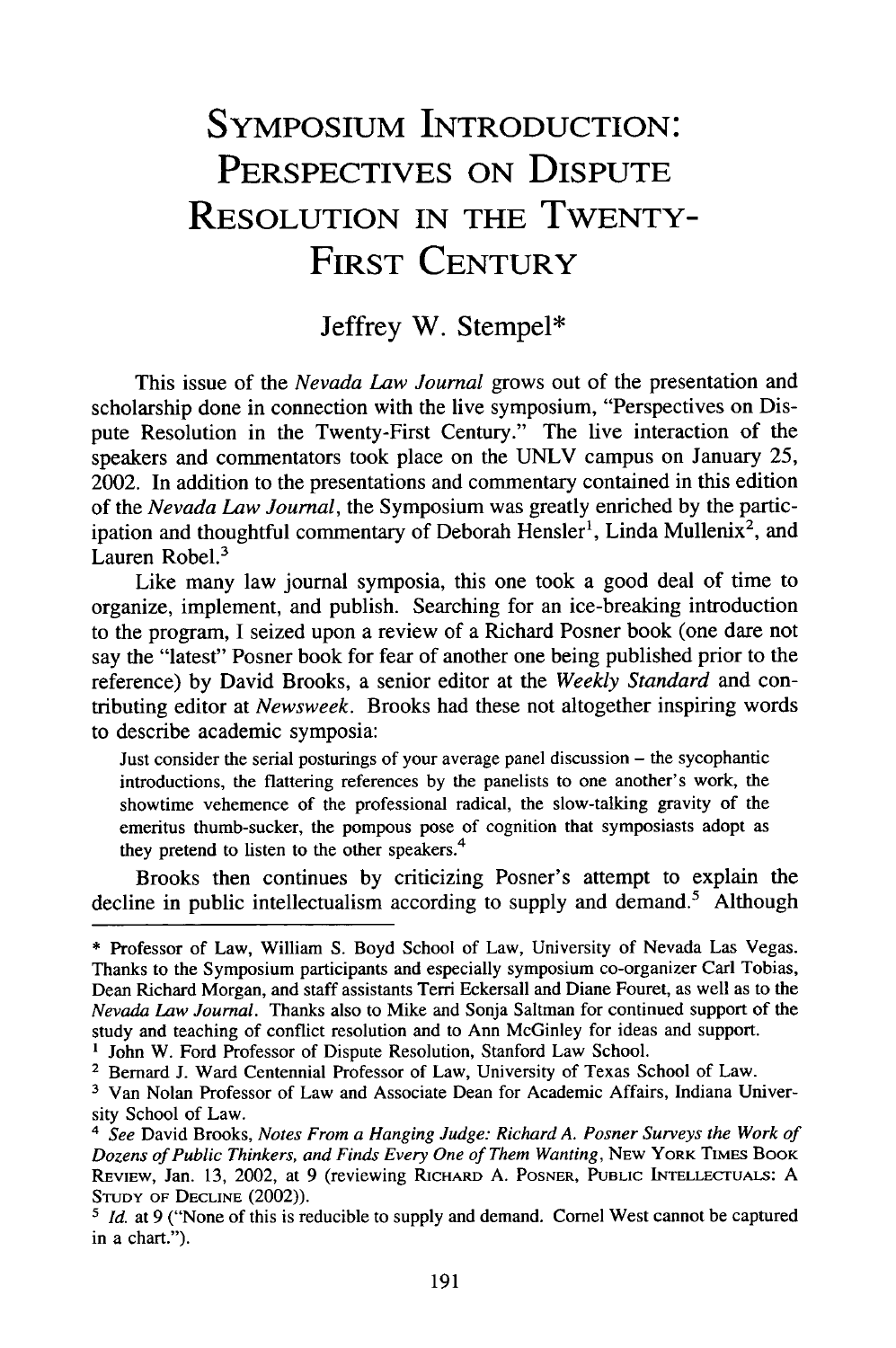as a co-organizer I am undoubtedly prejudiced, I found *Dispute Resolution in the Twenty-First Century* not to fall prey to Brooks's caricature. As the major papers in this issue illustrate, the authors have been hard-hitting and substantive. In addition, the Symposium is one for which there arguably is both supply and demand. The problems of effective conflict resolution and its relation to the civil justice system remain of substantial ongoing concern.

Without doubt, popular rhetoric puts forth the image of an American system of dispute resolution in need of reform and striving for reform. Whether reality accords with rhetoric is, of course, open to question. On the one hand, one can certainly argue that popular perceptions of a "litigation crisis" are overwrought and that as a whole, American dispute resolution is not doing all that badly. Everything is relative. American dispute resolution, like the American legal profession, may not be perfect, but it arguably is doing as well as or better than other American institutions such as the stock market, investment banking houses, Arthur Andersen, the FBI, the CIA, and Congress. I might even go out on a limb and suggest that the nation's system of dispute resolution (both civil and criminal) is doing a lot better than the Florida electoral machinery.

On the proverbial other hand, the American disputing system has certainly been amending itself with frequency and zeal, a pattern that normally reflects an effort to "fix" a system in need of repair. On the "litigation wing" of the system, the past quarter-century has seen five significant packages of amendments revising the Federal Rules of Civil Procedure, three of them substantial and controversial.<sup>6</sup> The Federal Rules of Evidence were enacted and the Evidence Advisory Committee buried and then resurrected to permanent status, from which it quickly swung into action, adding and amending federal evidence rules.

On the non-litigation wing of the dispute resolution edifice, alternative dispute resolution has, during the past twenty-five years, gone from being an idea to a fad to an institution, so much so that ADR has become a centerpiece of modem legal training and non-litigation dispute professionals prefer to delete the word "alternative" when describing the process.<sup>7</sup>

 $ADR$  – once a form of change in and of itself – has now itself seen significant changes. First came less formal efforts at achieving dispute resolution.

*<sup>6</sup> See* Jeffrey W. Stempel & David F. Herr, *Applying Amended Rule 26(B)(1) in Litigation: The New Scope of Discovery,* 199 F.R.D. 396 (2001) (discussing recent discovery rule change); Jeffrey W. Stempel, *Ulysses Tied to the Generic Whipping Post: The Continuing Odyssey of Discovery "Reform",* 64 L. & **CONTEMP.** PROBS. 197 (2001) (reviewing history of rulemaking and arguing that amendment process has been driven more by political and institutional factors than by need to alter rules); Jeffrey W. Stempel, *Politics and Sociology in Federal Civil Rulemaking: Errors of Scope,* 52 **ALA.** L. REV. 529 (2001) (discussing history and conflict leading up to amendment of Rule 26 to narrow scope of discovery available in federal court, particularly political forces working toward rule change).

<sup>7</sup> *See* Jean R. Sternlight, *ADR is Here: Preliminary Reflections on Where it Fits in a System of Justice,* 3 NEV. L.J. 289 (2003) (noting that forms of disputes resolution are so disparate that lumping them together as "ADR" may be misleading); Jeffrey W. Stempel, *Reflections on Judicial ADR and the Multi-Door Courthouse at Twenty: Fait Accompli, Failed Overture, or Fledgling Adulthood?*, 11 Оню Sт. J. Disp. REsol. 297, 309-21 (1996) (reviewing history of modem ADR movement); Albie M. Davis & Howard Gadlin, *Mediators Gain Trust the Old-Fashioned Way* - *We Earn It,* 4 **NEGOTIATION** J. 55, 62 (1988) (preferring the term "appropriate dispute resolution" **to** "alternative dispute resolution").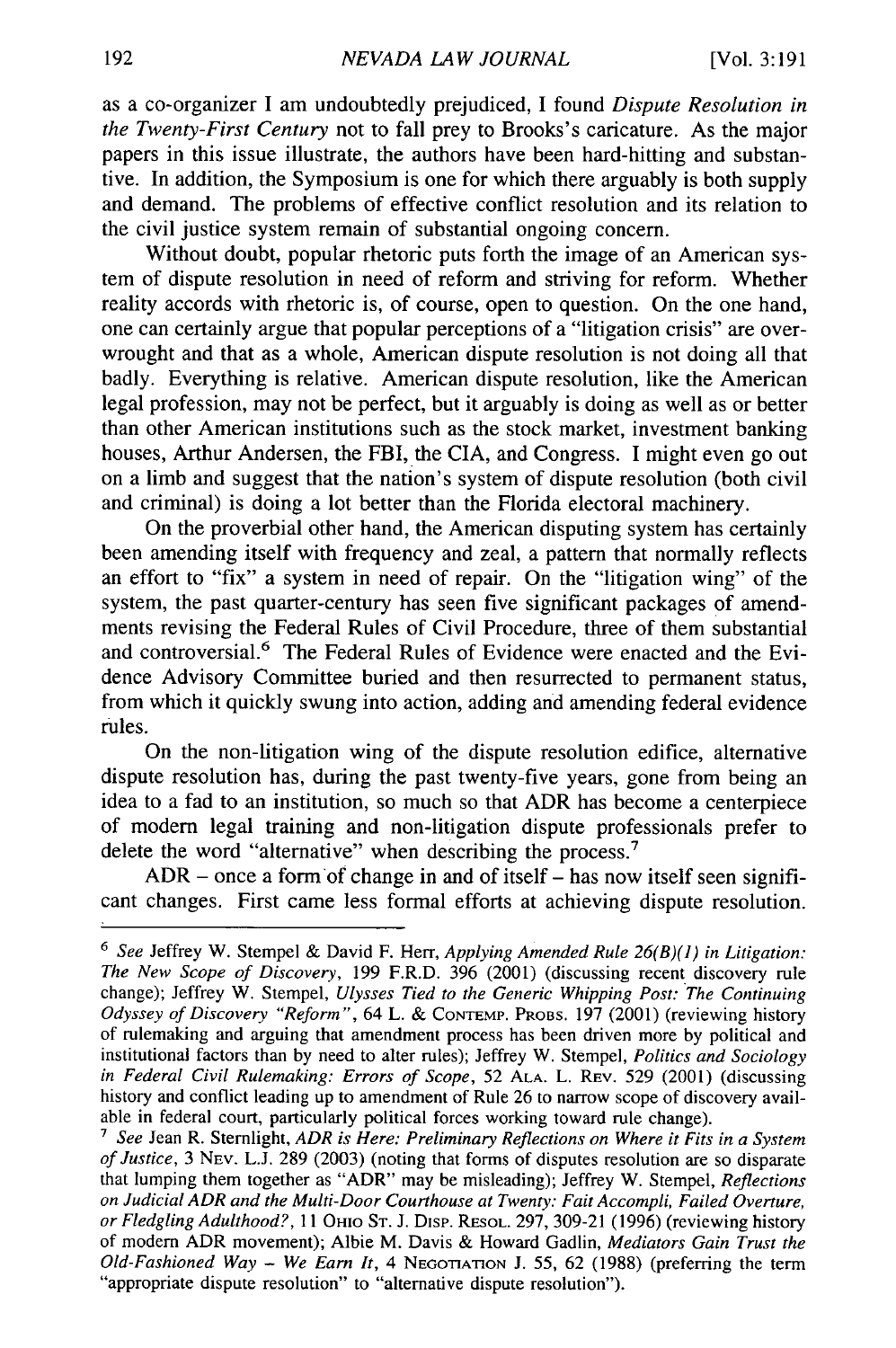Then came renewed fondness for labor and commercial arbitration, joined by court-annexed arbitration, followed by the "new" arbitration of consumer and employment matters, a movement now mature enough to have engendered some significant degree of backlash. Subsequently, arbitration has faded to some degree as the ADR method of choice in favor of mediation, which is now required in many states for many sorts of claims. At the same time, there has been renewed scholarly interest in negotiated resolution of disputes without the presence of a third-party neutral. Then, there are, of course, the hybrid forms of dispute resolution.8

Arguably, there has been longstanding and ever-increasing "demand" for something different than what might be termed classic, full-dress litigation of the sort envisioned when Charles Clark and his cohorts drafted the original 1938 Federal Rules of Civil Procedure. Certainly, there has been no shortage of "supply." However, cynics may wonder whether a deaf ear has been turned to many of the academic analyses suggesting that some retention of traditional adjudication needs to retain centrality in any rational system of dispute resolution. Although many academic commentators have been critical of several of the recent changes in court rules or the efforts of the judiciary to be more ADRlike,<sup>9</sup> the trend appears to proceed apace.

One of the central goals of this Symposium was to present a series of analysis and commentary by scholars known for their independent thinking and reluctance to ride trends merely because they are trendy. In the first panel, that tendency is evident as Professors Stephen Subrin,<sup>10</sup> Edward Brunet,<sup>11</sup> and Paul  $Carrington<sup>12</sup>$  all make points many would find contrarian, as did commentators Deborah Hensler and Jean Sternlight.<sup>13</sup> The second panel continued in the vein of independent critical thinking, as reflected in the works of John B. Oakley<sup>14</sup> and Lauren Robel and the commentary of Linda Mullenix, Thomas Main,<sup>15</sup> and Carl Tobias.<sup>16</sup>

Professor Subrin discusses the interrelationship of litigation and mediation, which has emerged as the dominantly successful form of modern ADR. Despite being a self-described traditionalist, Professor. Subrin concludes that

**<sup>8</sup>** For an overview of ADR methods in relation to traditional litigation, see **STEPHEN** N. **SUBRIN,** MARTHA L. MINOW, MARK S. BRODIN, *&* **THOMAS 0.** MAIN, CIVIL **PROCEDURE:** DOCTRINE, PRACTICE, **AND CONTEXT** 561-639 (2000) (reviewing development and excerpting examples of leading scholarship and commentary on the topic).

*<sup>9</sup>See, e.g.,* **STUART** HAMPSHIRE, **JUSTICE** IS CONFLICT (2000); Nancy A. Welsh, *Disputants' Decision Control in Court-Connected Mediation: A Hollow Promise Without Procedural Justice,* 2002 J. DisP. RESOL. 180; Judith Resnik, *Trial as Error, Jurisdiction as Injury: Transforming the Meaning of Article III,* 113 HARV. L. REV. 924 (2000); Harry T. Edwards, *Alternative Dispute Resolution: Panacea or Anathema?,* 99 HARV. L. REV. 668 (1986); Owen M. Fiss, *Against Settlement,* 93 YALE L.J. 1073 (1984).

<sup>&</sup>lt;sup>10</sup> Professor of Law, Northeastern University School of Law.

<sup>&</sup>lt;sup>11</sup> Henry J. Casey Professor of Law, Lewis and Clark, Northwestern School of Law.

<sup>12</sup> Henry R. Chadwick Sr. Professor, Duke University School of Law.

**<sup>13</sup>**John D. Lawson Professor of Law, University of Missouri-Columbia.

<sup>&</sup>lt;sup>14</sup> Professor of Law, University of California at Davis School of Law.

**<sup>15</sup>**Assistant Professor of Law, McGeorge School of Law, University of the Pacific.

<sup>&</sup>lt;sup>16</sup> Professor of Law, William S. Boyd School of Law, University of Nevada Law Vegas.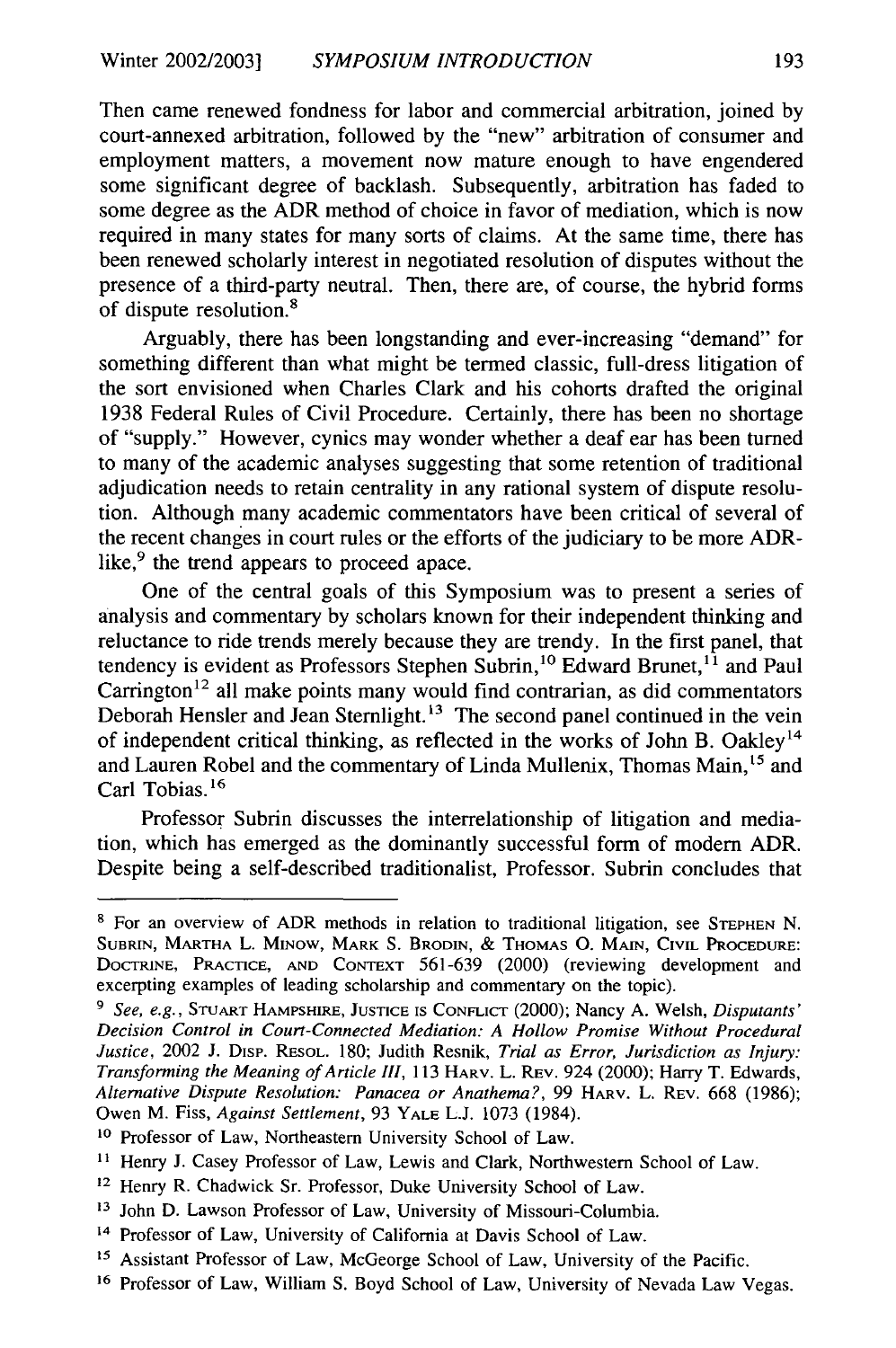mediation has worked well as an adjunct to litigation in meeting the needs of society but offers several cautions about its continued development.<sup>17</sup>

Professor Brunet discusses the historical and modem practice of judges providing informal reaction to aspects of a case, often with the hope of influencing the parties and spurring a negotiated settlement. Despite the potential for semi-judging on an incomplete record through this practice, Professor Brunet gives a guarded endorsement to judicial signaling.<sup>18</sup>

Professor Carrington provides an at times searing but consistently wellreasoned attack on the U.S. Supreme Court's arbitration jurisprudence. He sites the Court's error and excessive deification of private arbitration within a larger trend of "self-deregulation," one he finds the Court should buck rather than foster in order to give full and fair scope to congressional legislation.<sup>19</sup>

Professor Stemlight comments on these primary articles and also grapples with the question of how ADR methods are best coordinated within a justice system that has becoming increasingly variegated.<sup>20</sup> In my contribution to this portion of the Symposium, I add some modest commentary to their work and attempt to articulate what I believe to be common threads not only of their comments but of the dispute resolution movement generally.<sup>21</sup>

Professor Oakley provides an update and reprise to his much-praised 1986 article<sup>22</sup> that examined the status of the federal rules in state court procedural systems. He finds that state imitation of the Federal Rules of Civil Procedure, which his first study found was less than commonly supposed, has, if anything, slipped during the intervening fifteen years. He ascribes much of this trend to the increasing frequency and controversy of Federal Rules amendments, which have left states unwilling to follow because of disagreement, uncertainty, or simple inability to keep up with the increased pace of modem federal amendments. $2<sup>3</sup>$ 

Professor Main draws upon not only precedent, doctrine, and legal scholarship but also the writings of T.S. Eliot in commenting on the Oakley paper. $24$ Finally, Professor Tobias, perhaps the nation's leading expert on federal appellate court administration and the Ninth Circuit in particular, concludes the Sym-

*<sup>17</sup>See* Stephen N. Subrin, *A Traditionalist Looks at Mediation: It's Here to Stay and Much Better Than I Thought,* 3 NEV. L.J. 196 (2003).

*<sup>&#</sup>x27;8 See* Edward Brunet, *Judicial Mediation and Signaling,* 3 NEV. L.J. 232 (2003).

**<sup>&#</sup>x27;9** *See* Paul D. Carrington, *Self-De-Regulation, the "National Policy" of the Supreme Court,* 3 **NEV.** L.J. 259 (2003).

**<sup>20</sup>***See* Jean R. Sternlight, *ADR is Here: Preliminary Reflections on Where it Fits in a System of Justice,* 3 NEV. L.J. 289 (2003).

*<sup>21</sup>See* Jeffrey W. Stempel, *Forgetfulness, Fuzziness, Functionality, Fairness, and Freedom in Dispute Resolution: Serving Dispute Resolution Throught Adjudication, 3 Nev. L.J. 305* (2003).

<sup>22</sup>*See* John B. Oakley & Arthur F. Coon, *The Federal Rules in State Courts: A Survey of State Court Systems of Civil Procedure,* 61 WASH. L. REV. 1367 (1986).

**<sup>23</sup>***See* John B. Oakley, *A Fresh Look at the Federal Rules in State Courts,* 3 NEV. L.J. 354 (2003).

<sup>24</sup>*See* Thomas **0.** Main, *"An Overwhelming Question" About Non-Formal Procedure, 3* NEV. **L.J.** 388 (2003).